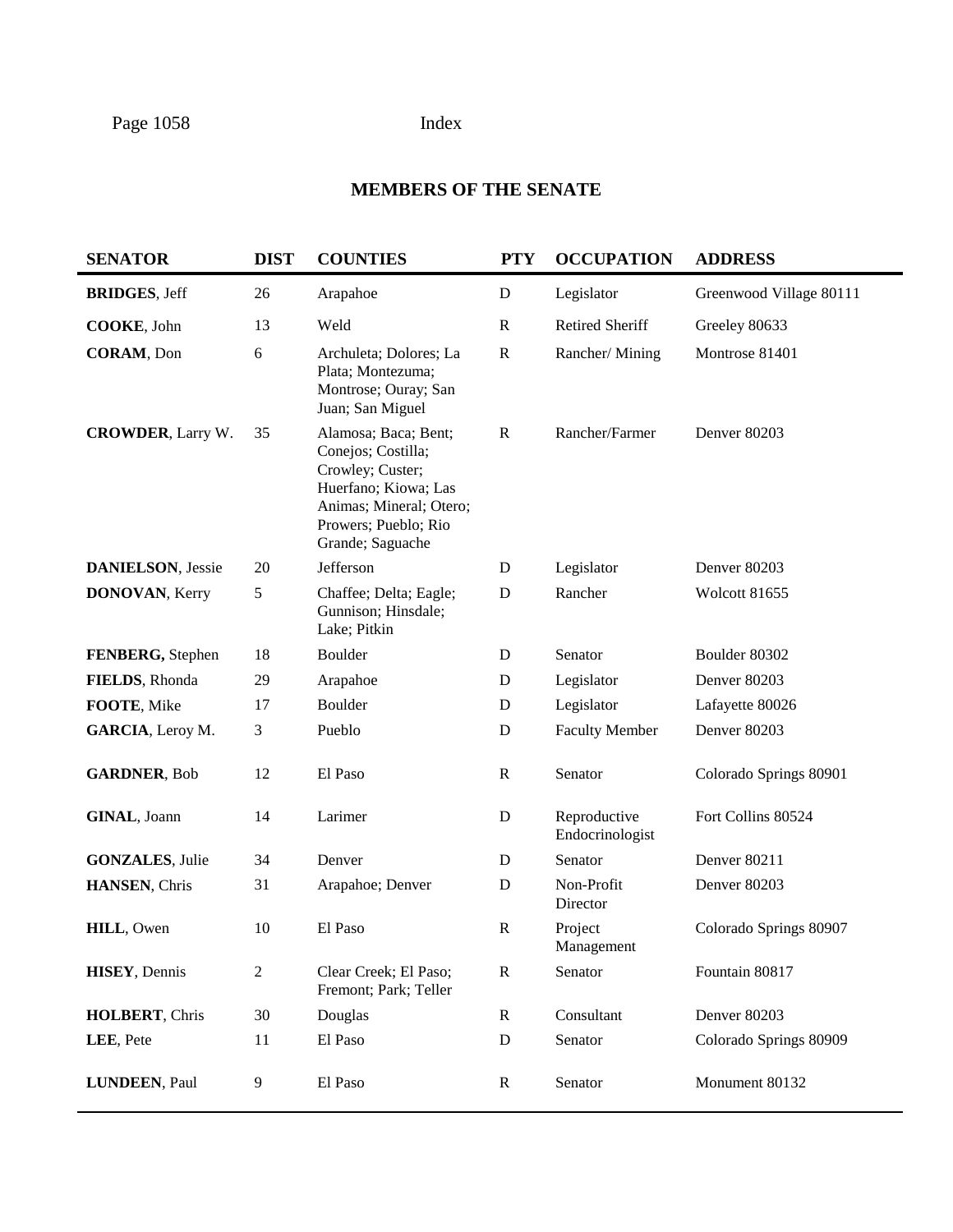| <b>SENATOR</b>                | <b>DIST</b>    | <b>COUNTIES</b>                                                                                              | <b>PTY</b>   | <b>OCCUPATION</b>                        | <b>ADDRESS</b>   |
|-------------------------------|----------------|--------------------------------------------------------------------------------------------------------------|--------------|------------------------------------------|------------------|
| <b>MARBLE, Vicki</b>          | 23             | Broomfield; Larimer;<br>Weld                                                                                 | $\mathbf R$  | <b>Business Owner</b>                    | Denver 80203     |
| <b>MORENO</b> , Dominick      | 21             | Adams                                                                                                        | D            | Legislator                               | Denver 80203     |
| PETTERSEN,<br><b>Brittany</b> | 22             | Jefferson                                                                                                    | D            | Senator                                  | Lakewood 80227   |
| PRIOLA, Kevin                 | 25             | Adams                                                                                                        | ${\bf R}$    | <b>Small Business</b><br>Owner           | Henderson 80640  |
| RANKIN, Bob                   | 8              | Garfield; Grand; Jackson;<br>Moffat; Rio Blanco;<br>Routt; Summit                                            | ${\bf R}$    | Senator                                  | Denver 80203     |
| RODRIGUEZ, Robert             | 32             | Denver                                                                                                       | $\mathbf D$  | Senator                                  | Denver 80203     |
| <b>SCOTT, Ray</b>             | 7              | Mesa                                                                                                         | R            | <b>Business Owner</b>                    | Denver 80203     |
| <b>SMALLWOOD, Jim</b>         | $\overline{4}$ | Douglas                                                                                                      | ${\bf R}$    | Insurance/Small<br><b>Business Owner</b> | Parker 80138     |
| <b>SONNENBERG, Jerry</b>      | $\mathbf{1}$   | Cheyenne; Elbert; Kit<br>Carson; Lincoln; Logan;<br>Morgan; Phillips;<br>Sedgwick; Washington;<br>Weld; Yuma | ${\bf R}$    | Farmer/Rancher                           | Sterling 80751   |
| <b>STORY, Tammy</b>           | 16             | Boulder; Denver; Gilpin;<br>Jefferson                                                                        | D            | Senator                                  | Denver 80203     |
| TATE, Jack                    | 27             | Arapahoe                                                                                                     | $\mathbb{R}$ | <b>Small Business</b><br>Owner           | Centennial 80016 |
| <b>TODD</b> , Nancy           | 28             | Arapahoe                                                                                                     | D            | <b>Retired Teacher</b>                   | Aurora 80014     |
| <b>WILLIAMS</b> , Angela      | 33             | Denver                                                                                                       | D            | Self-Employed                            | Denver 80217     |
| <b>WINTER, Faith</b>          | 24             | Adams                                                                                                        | D            | Senator                                  | Denver 80203     |
| <b>WOODWARD, Rob</b>          | 15             | Larimer                                                                                                      | $\mathbb{R}$ | Senator                                  | Loveland 80538   |
| <b>ZENZINGER, Rachel</b>      | 19             | Jefferson                                                                                                    | D            | Education                                | Arvada 80003     |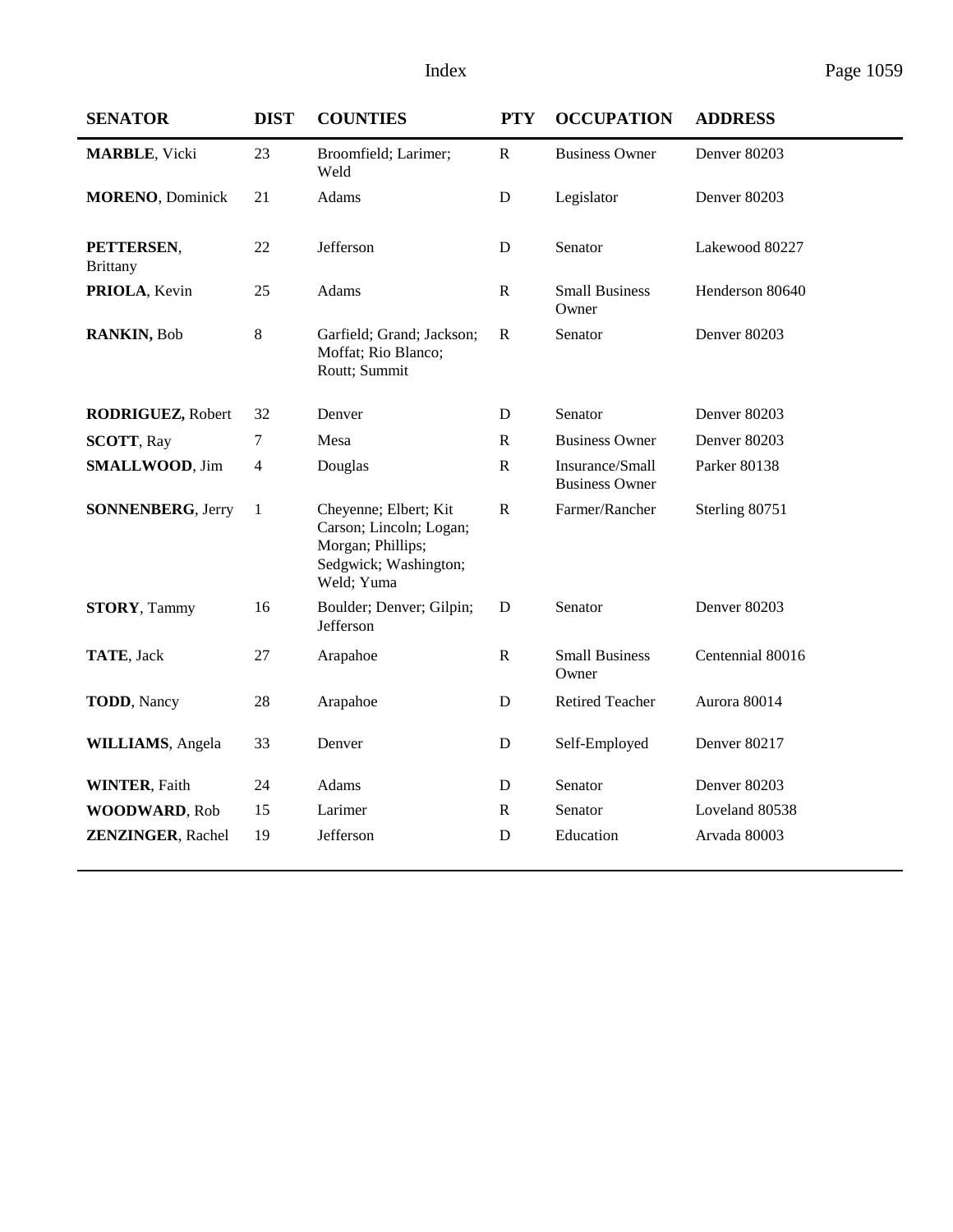# **MEMBERSHIP OF THE HOUSE OF REPRESENTATIVES AND COMMITTEE MEMBERSHIP**

**Seventy-Second General Assembly - Second Regular Session**

| Representative                                                                                  | <b>Dist Counties</b>                                     |             | <b>Pty Occupation</b>          | <b>Address</b>     |
|-------------------------------------------------------------------------------------------------|----------------------------------------------------------|-------------|--------------------------------|--------------------|
| ARNDT,<br>Jeni James                                                                            | 53 Larimer                                               |             | D Legislator                   | Fort Collins 80521 |
| Member: Business Affairs & Labor; Rural Affairs & Agriculture                                   |                                                          |             |                                |                    |
| <b>BAISLEY,</b><br>Mark                                                                         | 39 Douglas,<br>Teller                                    |             | R Engineer                     | Littleton 80125    |
| Member: Education; Health & Insurance; Joint Technology                                         |                                                          |             |                                |                    |
| <b>BECKER,</b><br>KC                                                                            | 13 Boulder,<br>Clear Creek,<br>Gilpin, Grand,<br>Jackson |             | D Attorney                     | Boulder 80302      |
| Speaker of the House<br>Chair: Executive Committee of Legislative Council; Legislative Council  |                                                          |             |                                |                    |
| <b>BECKMAN,</b> <sup>1</sup><br>Susan                                                           | 38 Arapahoe                                              |             | R Consultant                   |                    |
| Member: Finance; Health & Insurance; Capital Development Committee                              |                                                          |             |                                |                    |
| <b>BENAVIDEZ,</b><br>Adrienne                                                                   | 32 Adams                                                 |             | D Attorney                     | Denver 80221       |
| Majority Deputy Whip                                                                            | Member: Finance; Judiciary                               |             |                                |                    |
| BIRD,<br>Shannon                                                                                | 35 Adams                                                 |             | D Attorney                     | Westminster 80023  |
| Vice-Chair: Finance; Member: Appropriations; Business Affairs & Labor; House<br><b>Services</b> |                                                          |             |                                |                    |
| <b>BOCKENFELD,</b><br>Rod                                                                       | 56 Adams,<br>Arapahoe                                    | $\mathbf R$ |                                | Watkins 80137      |
| Member: Appropriations; Finance; Judiciary; Legislative Audit                                   |                                                          |             |                                |                    |
| BUCK,<br>Perry                                                                                  | 49 Larimer,<br>Weld                                      |             | R Event Planning Windsor 80550 |                    |
| Minority Whip                                                                                   | Member: Education                                        |             |                                |                    |
| <b>BUCKNER.</b><br>Janet                                                                        | 40 Arapahoe                                              |             | D Retired Sales<br>Executive   | Aurora 80014       |
| <b>Speaker Pro Tempore</b><br>Member: Appropriations; Education; Health & Insurance             |                                                          |             |                                |                    |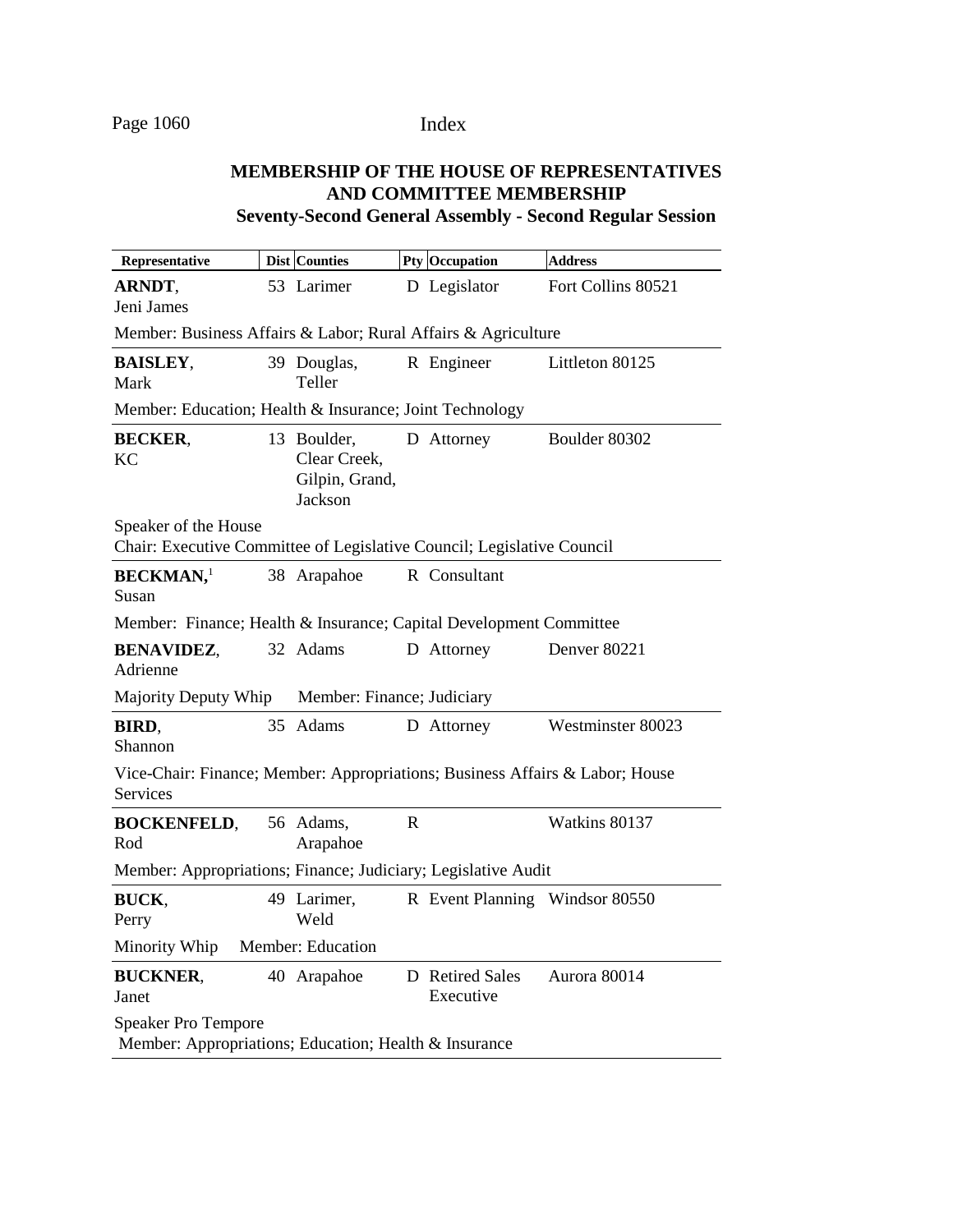| Representative                                                                                |                                                                             | Dist Counties                                        |   | Pty Occupation                     | <b>Address</b>         |  |  |  |
|-----------------------------------------------------------------------------------------------|-----------------------------------------------------------------------------|------------------------------------------------------|---|------------------------------------|------------------------|--|--|--|
| <b>BUENTELLO,</b><br>Bri                                                                      |                                                                             | 47 Fremont,<br>Otero, Pueblo                         |   | D Special Ed<br>Teacher            | Pueblo 81003           |  |  |  |
| Vice-Chair: Education; Member: Rural Affairs & Agriculture                                    |                                                                             |                                                      |   |                                    |                        |  |  |  |
| CARAVEO,<br>Yadira                                                                            |                                                                             | 31 Adams                                             |   | D Pediatrician                     | Thornton 80241         |  |  |  |
|                                                                                               | Vice-Chair: Health & Insurance; Member: Public Health Care & Human Services |                                                      |   |                                    |                        |  |  |  |
| <b>CARVER,</b><br>Terri                                                                       |                                                                             | 20 El Paso                                           |   | R Legislator                       | Colorado Springs 80919 |  |  |  |
| Member: Judiciary; Transportation & Local Government                                          |                                                                             |                                                      |   |                                    |                        |  |  |  |
| CATLIN,<br>Marc                                                                               |                                                                             | 58 Dolores,<br>Montezuma,<br>Montrose,<br>San Miguel |   | R Legislator                       | Montrose 81403         |  |  |  |
| Member: Rural Affairs & Agriculture; Transportation & Local Government                        |                                                                             |                                                      |   |                                    |                        |  |  |  |
| $CHAMPION1$<br>Richard                                                                        |                                                                             | 38 Arapahoe                                          |   | R Legislator                       | Littleton 80120        |  |  |  |
| Member: Finance; Health & Insurance                                                           |                                                                             |                                                      |   |                                    |                        |  |  |  |
| <b>COLEMAN,</b><br>James                                                                      | 7                                                                           | Denver                                               |   | D Community<br>Engagement          | Denver 80249           |  |  |  |
| Majority Whip<br>Vice Chair: Business Affairs & Labor; Member: Appropriations; Education      |                                                                             |                                                      |   |                                    |                        |  |  |  |
| <b>CUTTER,</b><br>Lisa                                                                        |                                                                             | 25 Jefferson                                         |   | R Public Relations Littleton 80127 |                        |  |  |  |
| Member: Education; Public Health Care & Human Services                                        |                                                                             |                                                      |   |                                    |                        |  |  |  |
| DURAN,<br>Monica                                                                              |                                                                             | 24 Jefferson                                         |   | D Legislator                       | Wheat Ridge 80033      |  |  |  |
| Member: Business Affairs & Labor; State, Veterans, & Military Affairs; Legislative<br>Council |                                                                             |                                                      |   |                                    |                        |  |  |  |
| ESGAR,<br>Daneya                                                                              |                                                                             | 46 Pueblo                                            |   | D Legislator                       | Pueblo 81004           |  |  |  |
| Chair: Joint Budget Committee; Vice-Chair: Appropriations                                     |                                                                             |                                                      |   |                                    |                        |  |  |  |
| EXUM,<br>Tony, Sr.                                                                            |                                                                             | 17 El Paso                                           | D |                                    | Colorado Springs 80910 |  |  |  |
| Vice-Chair: Transportation & Local Government; Member: Education                              |                                                                             |                                                      |   |                                    |                        |  |  |  |
| <b>FROELICH,</b><br>Meg                                                                       | 3                                                                           | Arapahoe                                             |   | D Filmmaker                        | Englewood 80113        |  |  |  |
| Member: Energy & Environment; Transportation & Local Government                               |                                                                             |                                                      |   |                                    |                        |  |  |  |
| <b>GARNETT, Alec</b>                                                                          | 2                                                                           | Denver                                               |   | D Legislator                       | Denver 80218           |  |  |  |
| Majority Leader<br>Member: Executive Committee of Legislative Council; Legislative Council    |                                                                             |                                                      |   |                                    |                        |  |  |  |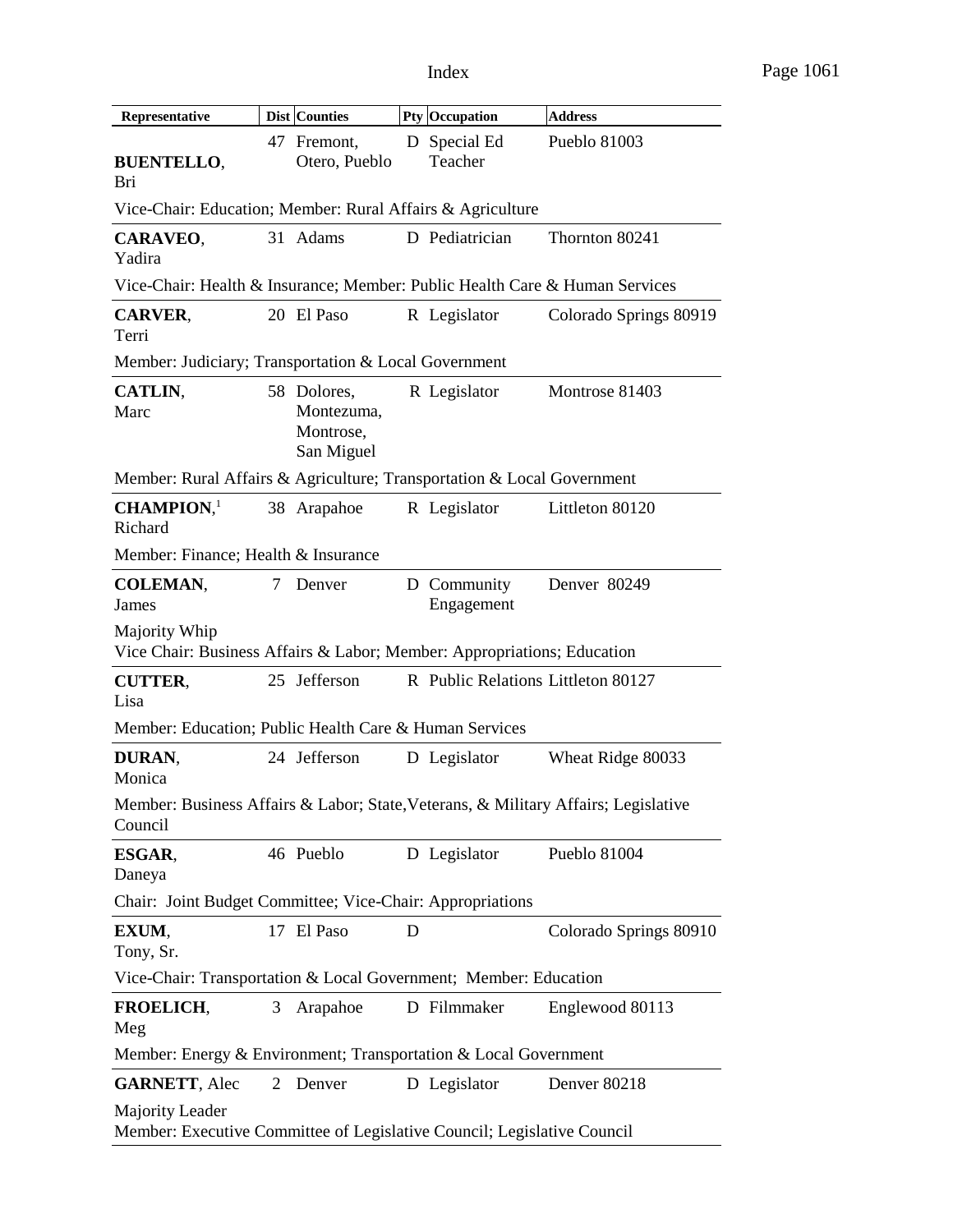|                                                                                                        |   | Dist Counties                                                                                     |   |                                        | <b>Address</b>                                                              |
|--------------------------------------------------------------------------------------------------------|---|---------------------------------------------------------------------------------------------------|---|----------------------------------------|-----------------------------------------------------------------------------|
| Representative                                                                                         |   | 19 El Paso                                                                                        |   | <b>Pty Occupation</b><br>R Legislator  |                                                                             |
| <b>GEITNER,</b><br>Tim                                                                                 |   |                                                                                                   |   |                                        | Peyton 80831                                                                |
| Member: Education; Energy & Environment                                                                |   |                                                                                                   |   |                                        |                                                                             |
| <b>GONZALES-</b><br><b>GUTIERREZ, Serena</b>                                                           | 4 | Denver                                                                                            |   | D Program<br>Director                  | Denver 80211                                                                |
| Member: Judiciary; Public Health Care & Human Services                                                 |   |                                                                                                   |   |                                        |                                                                             |
| GRAY,<br>Matt                                                                                          |   | 33 Boulder,<br><b>Broomfield</b>                                                                  |   | D Attorney                             | Broomfield 80020                                                            |
| Chair: Transportation & Local Government; Member: Finance                                              |   |                                                                                                   |   |                                        |                                                                             |
| HANSEN <sub>1</sub> <sup>2</sup><br>Chris                                                              |   | 6 Denver                                                                                          |   | D Consultant                           | Denver 80220                                                                |
| Chair: Appropriations; Member: Joint Budget Committee                                                  |   |                                                                                                   |   |                                        |                                                                             |
| HEROD,<br>Leslie                                                                                       | 8 | Denver                                                                                            |   | D Small Business Denver 80207<br>Owner |                                                                             |
| Chair: Finance; Legal Services; Vice-Chair: Judiciary                                                  |   |                                                                                                   |   |                                        |                                                                             |
| HOLTORF, <sup>3</sup><br>Richard                                                                       |   | 64 Baca, Bent,<br>Crowley,<br>Elbert, Kiowa,<br>Las Animas,<br>Lincoln,<br>Prowers,<br>Washington |   | R Legislator                           | <b>Akron 80720</b>                                                          |
| Member: Public Health Care & Human Services; Rural Affairs & Agriculture                               |   |                                                                                                   |   |                                        |                                                                             |
| HOOTON,<br>Edie                                                                                        |   | 10 Boulder                                                                                        |   | D Legislator                           | Boulder 80304                                                               |
| <b>Majority Caucus Chair</b>                                                                           |   |                                                                                                   |   |                                        | Vice-Chair: Energy & Environment; Member: Transportation & Local Government |
| <b>HUMPHREY,</b> 48 Weld R Therapist/ Severance 80546<br>Stephen                                       |   |                                                                                                   |   | Counselor                              |                                                                             |
| Member: State, Veterans, & Military Affairs; Transportation & Local Government                         |   |                                                                                                   |   |                                        |                                                                             |
| <b>JACKSON,</b><br>Dominique                                                                           |   | 42 Arapahoe                                                                                       | D |                                        | Aurora 80011                                                                |
| Chair: Energy & Enviornment; Member: Health & Insurance; Legislative Council                           |   |                                                                                                   |   |                                        |                                                                             |
| JAQUEZ LEWIS, 12 Boulder<br>Sonya                                                                      |   |                                                                                                   |   | D Pharmacist                           | Longmont 80504                                                              |
| Vice-Chair: State, Veterans, & Military Affairs; Member: Public Health Care &<br><b>Human Services</b> |   |                                                                                                   |   |                                        |                                                                             |
| <b>KENNEDY,</b><br>Chris                                                                               |   | 23 Jefferson                                                                                      | D |                                        | Lakewood 80214                                                              |
| <b>Assistant Majority Leader</b><br>Chair: State, Veterans, & Military Affairs; Member: Appropriations |   |                                                                                                   |   |                                        |                                                                             |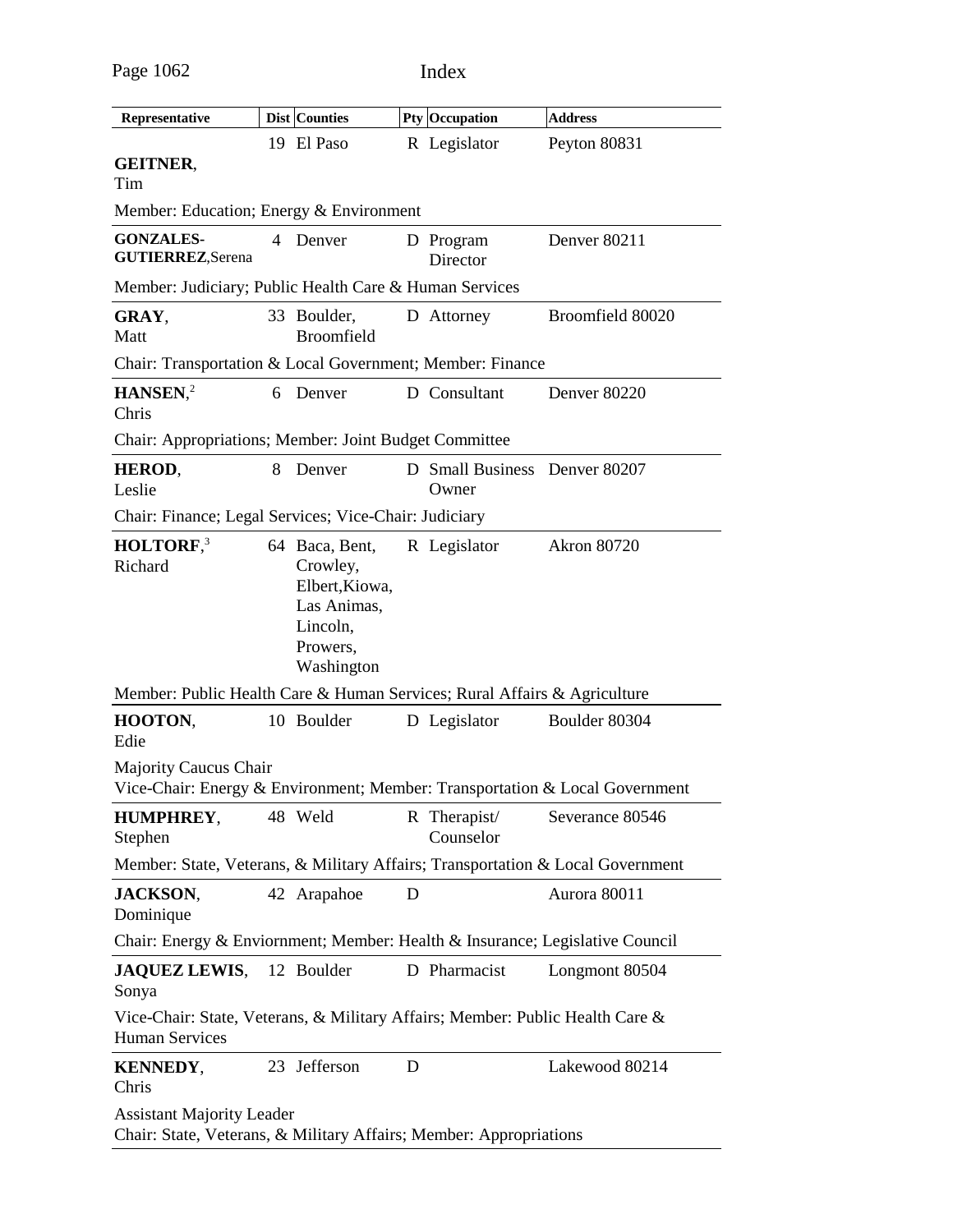| Representative                                                         |              | Dist Counties                                                                                     |             | <b>Pty Occupation</b>                     | <b>Address</b>                                                                      |  |
|------------------------------------------------------------------------|--------------|---------------------------------------------------------------------------------------------------|-------------|-------------------------------------------|-------------------------------------------------------------------------------------|--|
|                                                                        |              | 52 Larimer                                                                                        |             | D Legislator                              | Fort Collins 80525                                                                  |  |
| KIPP,<br>Cathy                                                         |              |                                                                                                   |             |                                           |                                                                                     |  |
| Member: Education; Energy & Environment                                |              |                                                                                                   |             |                                           |                                                                                     |  |
| KRAFT-THARP, 29 Jefferson<br>Tracy                                     |              |                                                                                                   |             | D Small Business Arvada 80005<br>Owner    |                                                                                     |  |
|                                                                        |              |                                                                                                   |             |                                           | Chair: Business Affairs & Labor; Member: Appropriations; Finance; Legislative Audit |  |
| LANDGRAF,<br>Lois                                                      |              | 21 El Paso                                                                                        | $\mathbf R$ |                                           | Fountain 80817                                                                      |  |
| Member: Energy & Environment; Public Health Care & Human Services      |              |                                                                                                   |             |                                           |                                                                                     |  |
| LARSON,<br>Colin                                                       |              | 22 Jefferson                                                                                      |             | R Small Business Littleton 80162<br>Owner |                                                                                     |  |
| Member: Education; Public Health Care & Human Services                 |              |                                                                                                   |             |                                           |                                                                                     |  |
| LEWIS, $3$<br>Kimmi                                                    |              | 64 Baca, Bent,<br>Crowley,<br>Elbert, Kiowa,<br>Las Animas,<br>Lincoln,<br>Prowers,<br>Washington |             | R Cattle<br>Producer                      | Kim 81049                                                                           |  |
| Member: Rural Affairs & Agriculture; Transportation & Local Government |              |                                                                                                   |             |                                           |                                                                                     |  |
| LISTON,<br>Larry                                                       |              | 16 El Paso                                                                                        |             | R Retired<br><b>Bank VP</b>               | Colorado Springs 80909                                                              |  |
| Member: Energy & Environment; Public Health Care & Human Services      |              |                                                                                                   |             |                                           |                                                                                     |  |
| LONTINE,<br>Susan                                                      | $\mathbf{1}$ | Denver,<br>Jefferson                                                                              |             | D Legislator                              | Denver 80123                                                                        |  |
| Council                                                                |              |                                                                                                   |             |                                           | Chair: Health & Insurance; Member: State, Veterans, & Military Affairs; Legislative |  |
| McCLUSKIE,<br>Julie                                                    |              | 61 Delta,<br>Gunnison,<br>Lake, Pitkin,<br>Summit                                                 | D           |                                           | Dillon 80435                                                                        |  |
| Chair: Appropriations; Member: Joint Budget Committee                  |              |                                                                                                   |             |                                           |                                                                                     |  |
| McKEAN,<br>Hugh                                                        |              | 51 Larimer                                                                                        |             | R General<br>Contractor                   | Loveland 80537                                                                      |  |
| Member: Business Affairs & Labor; House Services                       |              |                                                                                                   |             |                                           |                                                                                     |  |
| McLACHLAN,<br><b>Barbara</b>                                           | 59           | Archuleta,<br>Gunnison,<br>Hinsdale,<br>La Plata,<br>Ouray,<br>San Juan                           |             | D College<br>Consultant                   | Durango 81301                                                                       |  |
| Chair: Education                                                       |              |                                                                                                   |             |                                           |                                                                                     |  |
| <b>MELTON,</b>                                                         |              | 41 Arapahoe                                                                                       |             | D Consultant                              | Aurora 80014                                                                        |  |

Jovan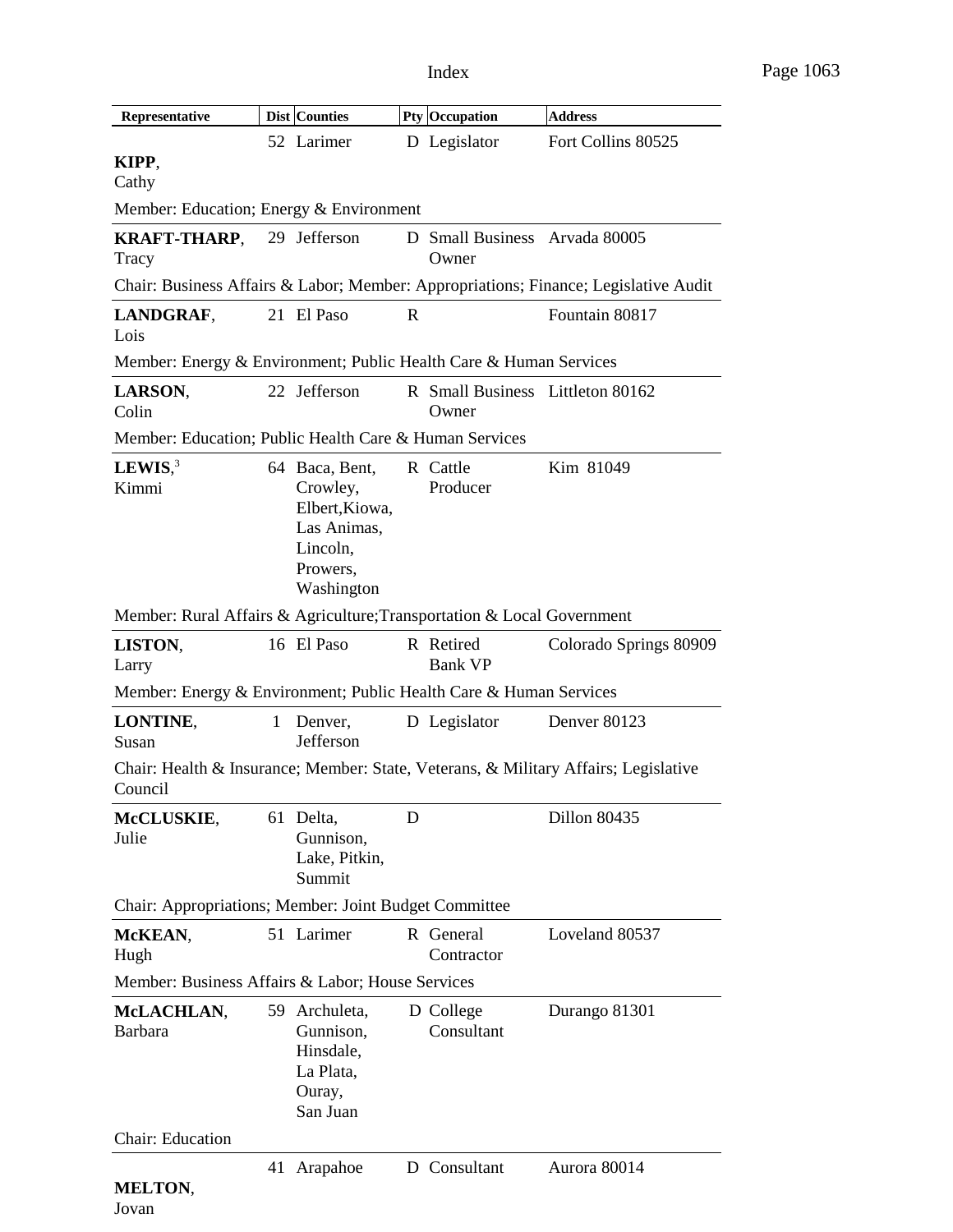| Representative                                                                                                   | Dist Counties                                                                      |   | Pty Occupation                            | <b>Address</b>                                                                |
|------------------------------------------------------------------------------------------------------------------|------------------------------------------------------------------------------------|---|-------------------------------------------|-------------------------------------------------------------------------------|
| Member: Transportation & Local Government                                                                        |                                                                                    |   |                                           |                                                                               |
| <b>MICHAELSON</b><br><b>JENET, Dafna</b>                                                                         | 30 Adams                                                                           | D |                                           | Commerce City 80022                                                           |
| Assistant Caucus Chair; Vice-Chair: Public Health Care & Human Services;<br>Legislative Audit; Member: Education |                                                                                    |   |                                           |                                                                               |
| <b>MULLICA, Kyle</b>                                                                                             | 34 Adams                                                                           |   | D Trauma Nurse                            | Northglenn 80234                                                              |
| Services; Legislative Council;                                                                                   |                                                                                    |   |                                           | Chair: House Services; Member: Health & Insurance; Public Health Care & Human |
| NEVILLE,<br>Patrick                                                                                              | 45 Douglas                                                                         |   |                                           | R Business Owner Castle Rock 80104                                            |
| <b>Minority Leader</b><br>Member: Executive Committee of Legislative Council; Legislative Council                |                                                                                    |   |                                           |                                                                               |
| PELTON,<br>Rod                                                                                                   | 65 Cheyenne,<br>Kit Carson,<br>Logan,<br>Morgan,<br>Phillips,<br>Sedgwick,<br>Yuma |   | R Rancher                                 | Cheyenne Wells 80810                                                          |
| Member: Appropriations; Public Health Care & Human Services; Rural Affairs &<br>Agriculture                      |                                                                                    |   |                                           |                                                                               |
| RANSOM,<br>Kim                                                                                                   | 44 Douglas                                                                         | R |                                           | Littleton 80124                                                               |
| Member: Appropriations; Joint Budget Committee                                                                   |                                                                                    |   |                                           |                                                                               |
| <b>RICH</b><br>Janice                                                                                            | 55 Mesa                                                                            |   | R Legislator                              | Grand Junction 81506                                                          |
| Member: Appropriations; Finance; State, Veterans, & Military Affairs; Capital<br>Development                     |                                                                                    |   |                                           |                                                                               |
| <b>ROBERTS,</b><br>Dylan                                                                                         | 26 Eagle, Routt                                                                    |   | D Deputy District Eagle 81631<br>Attorney |                                                                               |
| Chair: Rural Affairs & Agriculture; Vice Chair: Capitol Development;<br>Member: Judiciary                        |                                                                                    |   |                                           |                                                                               |
| SAINE,<br>Lori                                                                                                   | 63 Weld                                                                            |   | R Sales Director                          | Firestone 80520                                                               |
| <b>Minority Caucus Chair</b><br>Chair: Legislative Audit; Member: Energy & Environment; Legislative Council      |                                                                                    |   |                                           |                                                                               |
| <b>SANDRIDGE,</b><br>Shane                                                                                       | 14 El Paso                                                                         |   | R Investment<br>Consultant                | Colorado Springs 80921                                                        |
| Member: Business Affairs & Labor; Finance                                                                        |                                                                                    |   |                                           |                                                                               |
|                                                                                                                  | 11 Boulder                                                                         |   | D Social Worker                           | Longmont 80501                                                                |
| SINGER,<br>Jonathan                                                                                              |                                                                                    |   |                                           |                                                                               |

Chair: Public Health Care & Human Services; Joint Technology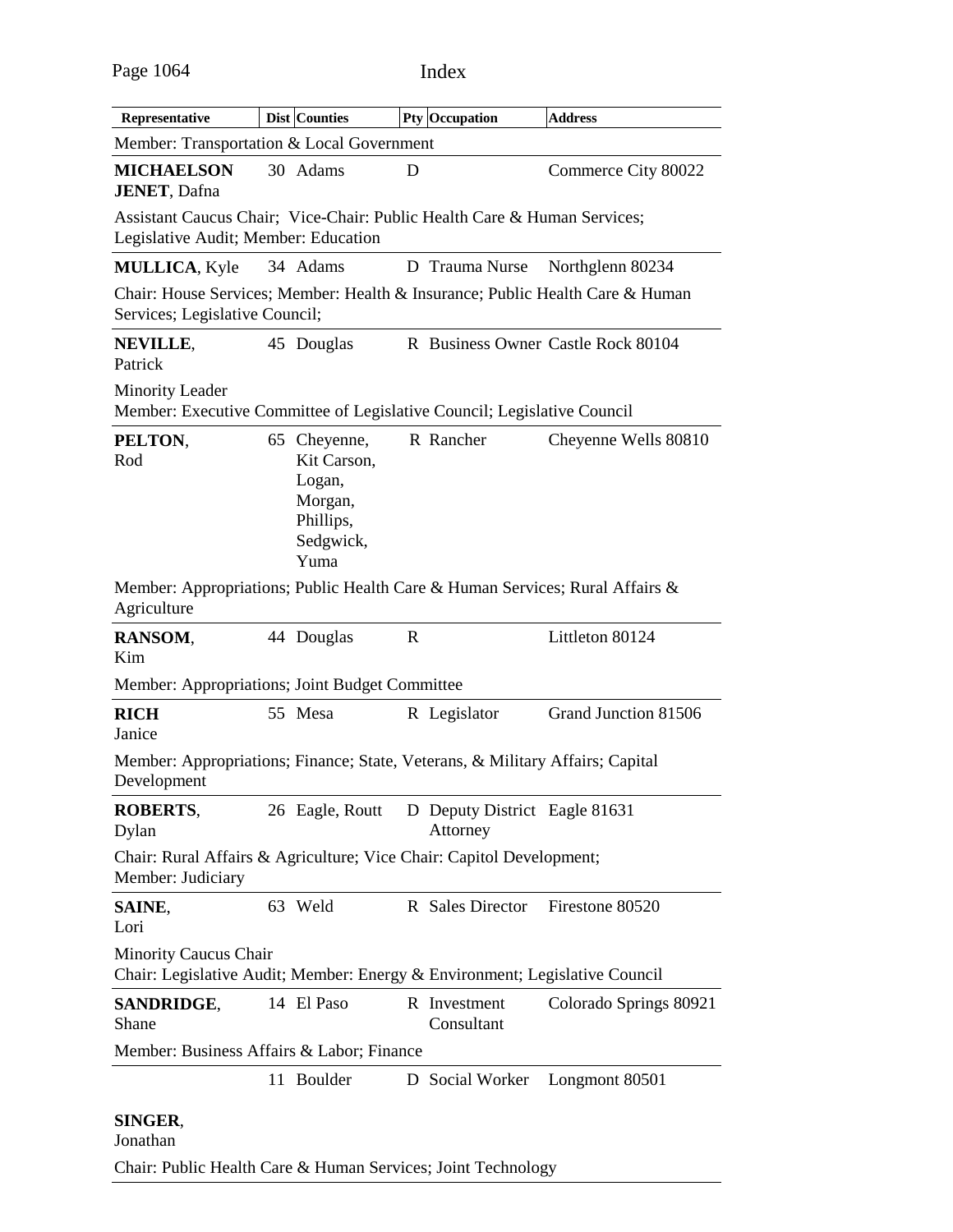| Representative                                                                                                     |   | <b>Dist Counties</b>                                                                                |  | Pty Occupation                        | <b>Address</b>                                                                     |
|--------------------------------------------------------------------------------------------------------------------|---|-----------------------------------------------------------------------------------------------------|--|---------------------------------------|------------------------------------------------------------------------------------|
| SIROTA.<br>Emily                                                                                                   | 9 | Arapahoe,<br>Denver                                                                                 |  | D Social Worker                       | Denver 80224                                                                       |
| Member: Energy & Environment; State, Veterans, & Military Affairs                                                  |   |                                                                                                     |  |                                       |                                                                                    |
| <b>SNYDER,</b><br>Marc                                                                                             |   | 18 El Paso                                                                                          |  | D Attorney                            | Manitou Springs 80829                                                              |
| Member: Business Affairs & Labor; Finance; Legal Services                                                          |   |                                                                                                     |  |                                       |                                                                                    |
| SOPER,<br>Matt                                                                                                     |   | 54 Delta, Mesa                                                                                      |  | R Professional<br>Researcher          | Delta 81416                                                                        |
| Member: Health & Insurance; Judiciary; Legal Services                                                              |   |                                                                                                     |  |                                       |                                                                                    |
| <b>SULLIVAN,</b><br>Tom                                                                                            |   | 37 Arapahoe                                                                                         |  | D Legislator                          | Centennial 80015                                                                   |
| Member: Business Affairs & Labor; Finance                                                                          |   |                                                                                                     |  |                                       |                                                                                    |
| <b>TIPPER,</b><br>Kerry                                                                                            |   | 28 Jefferson                                                                                        |  | D Attorney                            | Lakewood 80228                                                                     |
| Member: Health & Insurance; Judiciary                                                                              |   |                                                                                                     |  |                                       |                                                                                    |
| TITONE,<br><b>Brianna</b>                                                                                          |   | 27 Jefferson                                                                                        |  | D Geologist/<br>Software<br>Developer | Golden 80403                                                                       |
| Member: Health & Insurance; Rural Affairs & Agriculture; Joint Technology                                          |   |                                                                                                     |  |                                       |                                                                                    |
| VALDEZ,<br>Alex                                                                                                    | 5 | Denver                                                                                              |  | D Renewable<br>Energy                 | Denver 80211                                                                       |
| Member: Energy & Environment; Transportation & Local Government;<br><b>Capitol Development</b>                     |   |                                                                                                     |  |                                       |                                                                                    |
| VALDEZ,<br>Donald                                                                                                  |   | 62 Alamosa,<br>Conejos,<br>Costilla,<br>Huerfano,<br>Mineral.<br>Pueblo,<br>Rio Grande,<br>Saguache |  | D Legislator                          | La Jara 81140                                                                      |
|                                                                                                                    |   |                                                                                                     |  |                                       | Vice-Chair: Rural Affairs & Agriculture; Member: Transportation & Local Government |
| VAN WINKLE,<br>Kevin                                                                                               |   | 43 Douglas                                                                                          |  | Owner                                 | R Small Business Highlands Ranch 80126                                             |
| Assistant Minority Leader Member: Business Affairs & Labor; House Services;<br>Legal Services; Legislative Council |   |                                                                                                     |  |                                       |                                                                                    |
| <b>WEISSMAN, Mike 36 Arapahoe</b>                                                                                  |   |                                                                                                     |  | D Attorney                            | Aurora 80011                                                                       |
| Chair: Judiciary; Member: Energy & Environment; Legal Services                                                     |   |                                                                                                     |  |                                       |                                                                                    |
| $*$ WILL, $4$<br>Perry                                                                                             |   | 57 Garfield,<br>Moffat,<br>Rio Blanco                                                               |  | R Retired Game<br>Warden              | New Castle 81647                                                                   |
| Member: Health & Insurance; Rural Affairs & Agriculture                                                            |   |                                                                                                     |  |                                       |                                                                                    |
| WILLIAMS,<br>Dave                                                                                                  |   | 15 El Paso                                                                                          |  | R Manufacturing<br>Executive          | Colorado Springs 80922                                                             |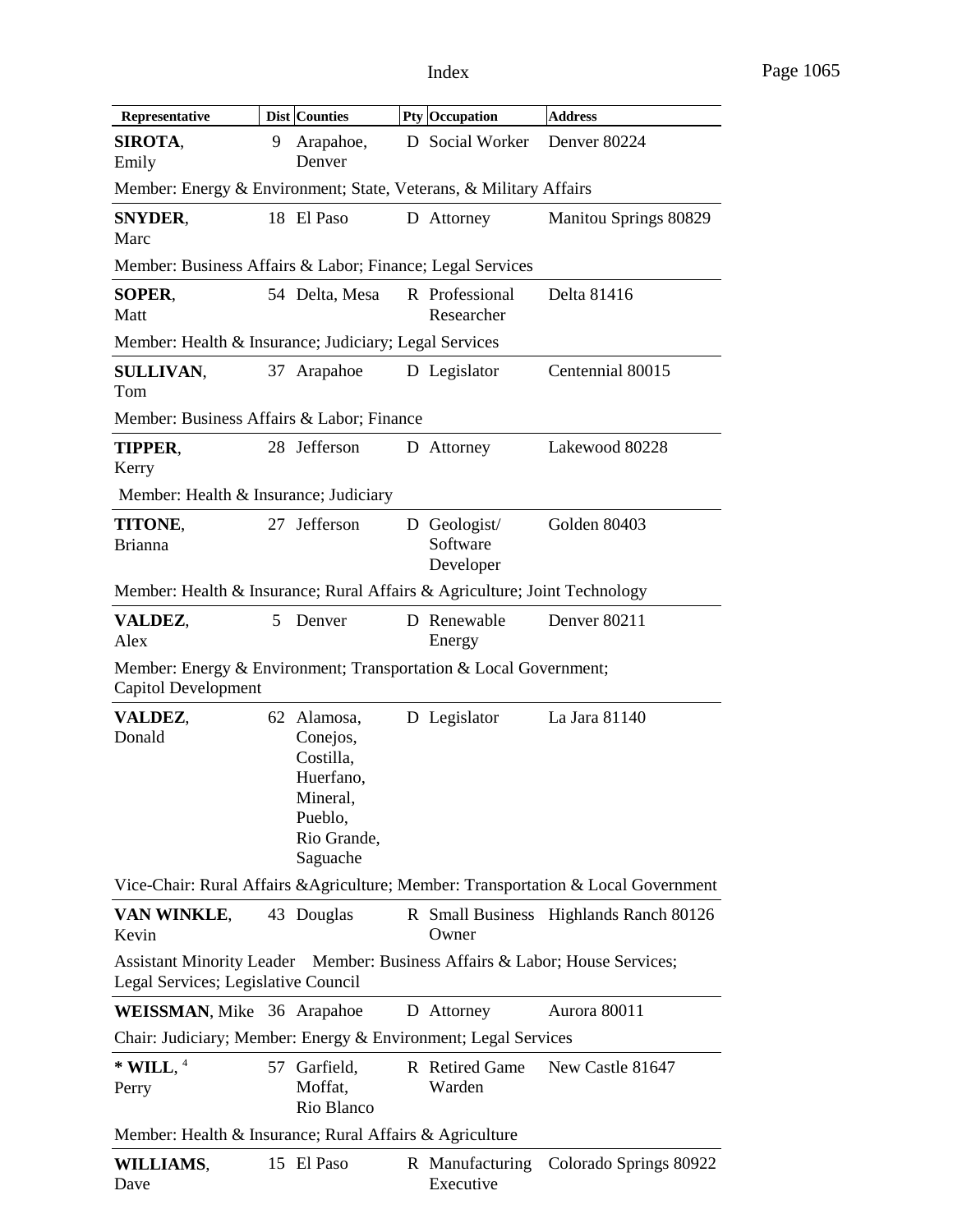| Representative                                                           |  | <b>Dist Counties</b>                    |  | <b>Pty Occupation</b> | <b>Address</b> |  |
|--------------------------------------------------------------------------|--|-----------------------------------------|--|-----------------------|----------------|--|
| Member: Business Affairs & Labor; State, Veterans, & Military Affairs    |  |                                         |  |                       |                |  |
| WILSON,<br>James D.                                                      |  | 60 Chaffee,<br>Custer,<br>Fremont, Park |  | R Retired             | Salida 81201   |  |
| Member: Education; Transportation & Local Government                     |  |                                         |  |                       |                |  |
| WOODROW <sub>1</sub> <sup>2</sup><br><b>Steven</b>                       |  | 6 Denver                                |  | D Legislator          | Denver 8020    |  |
| Member: Rural Affairs & Agriculture; State, Veterans, & Military Affairs |  |                                         |  |                       |                |  |
| YOUNG.<br>Mary                                                           |  | 50 Weld                                 |  | D Legislator          | Greeley 80634  |  |
| Member: Public Health Care & Human Services; Rural Affairs & Agriculture |  |                                         |  |                       |                |  |

# **\* Changes in Membership**

| <sup>3</sup> Rep Lewis passed away |  |
|------------------------------------|--|
|                                    |  |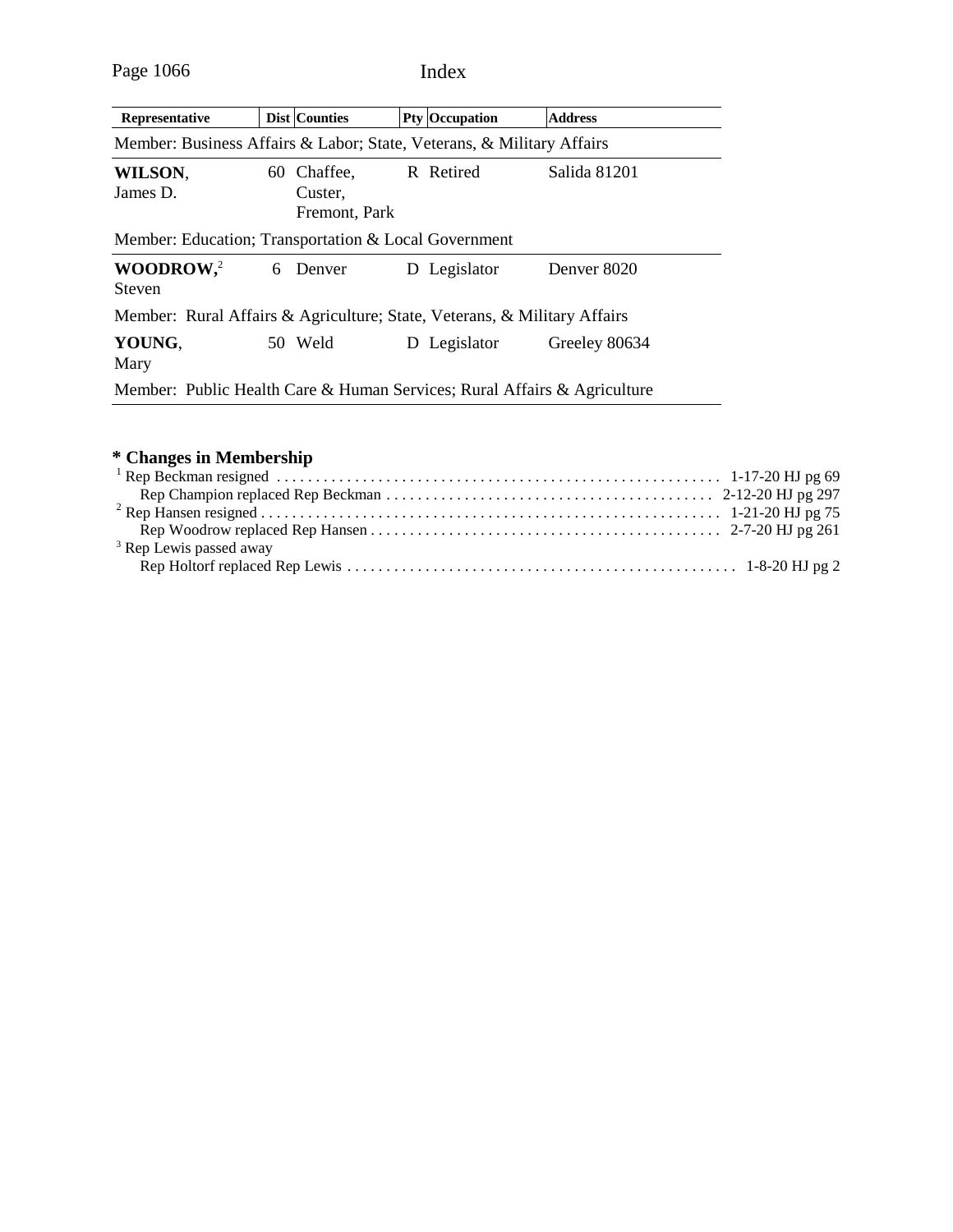# **2020 SENATE COMMITTEES OF REFERENCE**

## **AGRICULTURE & NATURAL RESOURCES**

5 members**:** Senators Donovan, Chair; Danielson, Vice-Chair; Coram, Rodriguez, Sonnenberg.

#### **APPROPRIATIONS**

10 members**:** Senators Zenzinger, Chair; Moreno, Vice-Chair; Foote, Gardner, Gonzales, Hansen, Hisey, Rankin, Rondriguez, Woodward.

#### **BUSINESS, LABOR, & TECHNOLOGY**

5 members: Senators Williams, Chair; Danielson, Vice-Chair; Priola, Story, Tate.

### **EDUCATION**

5 members: Senators Todd, Chair; Story, Vice-Chair; Bridges, Hill, Lundeen.

### **FINANCE**

7 members**:** Senators Gonzales, Chair; Lee, Vice-Chair; Hansen, Lundeen, Tate, Todd, Woodward.

#### **HEALTH & HUMAN SERVICES**

5 members: Senators Fields, Chair; Winter, Vice-Chair; Crowder, Ginal, Smallwood.

# **JUDICIARY**

5 members**:** Senators Lee, Chair; Gonzales, Vice-Chair; Cooke, Gardner, Rodriguez.

# **LOCAL GOVERNMENT**

5 members**:** Senators Ginal, Chair; Williams, Vice-Chair; Bridges, Coram, Crowder.

#### **STATE, VETERANS, & MILITARY AFFAIRS**

5 members: Senators Foote, Chair; Fields, Vice-Chair; Hansen, Marble, Sonnenberg.

#### **TRANSPORTATION & ENERGY**

5 members**:** Senators Winter, Chair; Donovan, Vice-Chair; Foote, Hisey, Scott.

#### **SENATE SERVICES**

3 members: Senators Garcia, Chair; Fenberg, Vice-Chair; Holbert.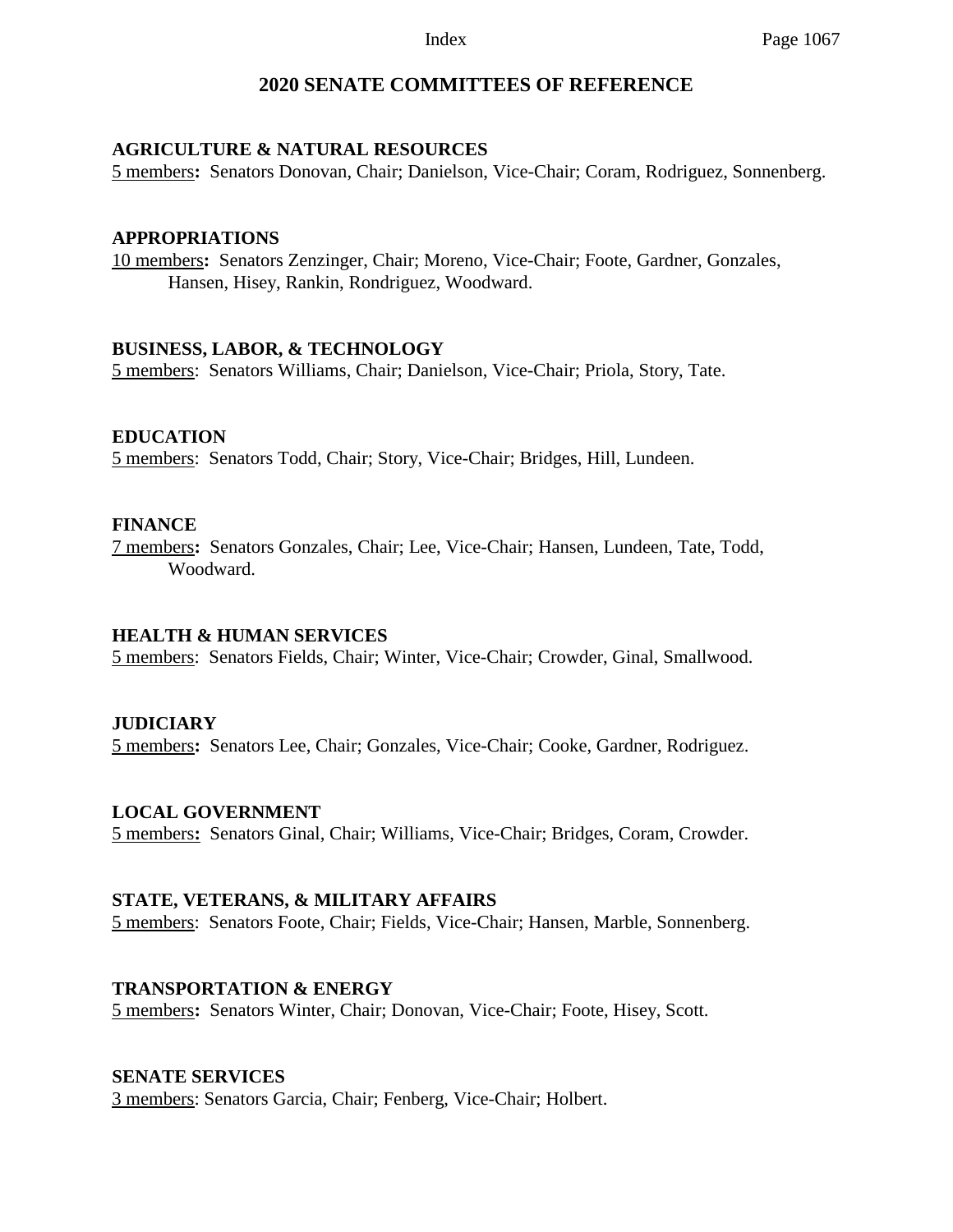# **JOINT LEGISLATIVE COMMITTEES**

## **CAPITAL DEVELOPMENT**

Senate members: Senators Fields, Chair; Sonnenberg, Story.

# **EXECUTIVE COMMITTEE OF THE LEGISLATIVE COUNCIL**

Senate members: Senators Garcia, Vice-Chair; Fenberg, Holbert.

### **JOINT BUDGET**

Senate members: Senators Moreno, Vice-Chair; Rankin, Zenzinger.

# **LEGAL SERVICES**

Senate members: Senators Gardner, Vice-Chair; Cooke, Foote, Lee, Rodriguez.

# **LEGISLATIVE AUDIT**

Senate members: Senators Fields, Lundeen, Smallwood, Todd.

# **LEGISLATIVE COUNCIL**

Senate members: Senators Garcia, Vice-Chair; Cooke, Donovan, Fenberg, Holbert, Marble, Moreno, Scott, Williams.

#### **JOINT TECHNOLOGY**

Senate members: Senators Todd, Vice-Chair; Bridges, Tate.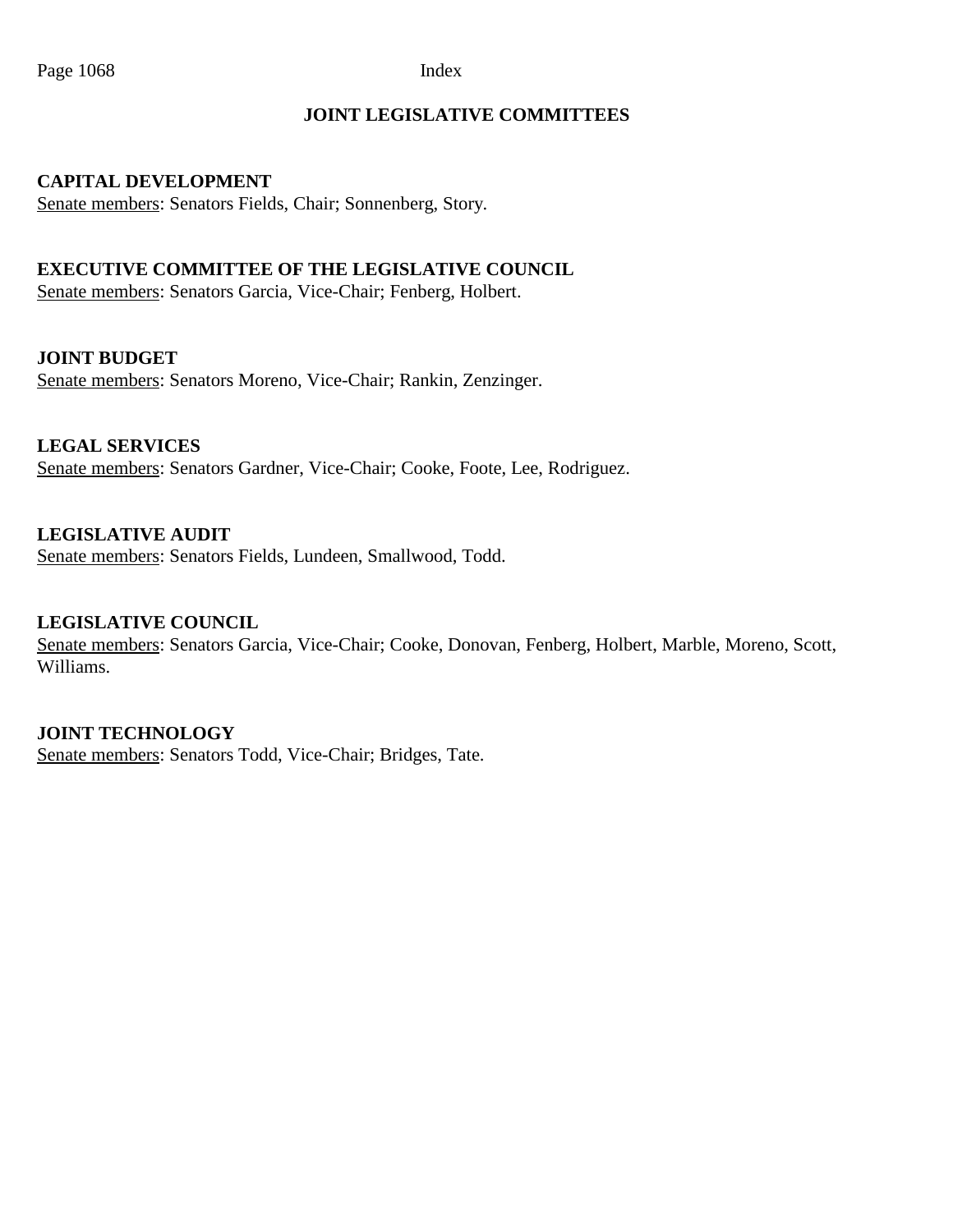#### **SENATORS' COMMITTEE MEMBERSHIP**

**Bridges**, Jeff; District 26; Member: Education; Local Government; Joint Technology.

**Cooke**, John; District 13; Assistant Minority Leader; Member: Judiciary; Legal Services; Legislative Council.

**Coram**, Don; District; 6; Member: Agriculture & Natural Resources; Local Government.

**Crowder**, Larry; District 35; Member: Health & Human Services; Local Government.

**Danielson**, Jessie; District 20; Vice-Chair: Agriculture & Natural Resources; Vice-Chair: Business, Labor, & Technology.

**Donovan**, Kerry; District 5; Majority Whip; Chair: Agriculture & Natural Resources; Vice-Chair: Transportation & Energy; Member: Legislative Council.

**Fenberg**, Stephen; District 18; Majority Leader; Member: Executive Committee of the Legislative Council; Legislative Council.

**Fields**, Rhonda; District 29; Assistant Majority Leader; Chair: Capital Development Committee; Health & Human Services; Vice-Chair State, Veterans, & Military Affairs; Member: Legislative Audit.

**Foote**, Mike; District 17; Chair: State, Veterans, & Military Affairs; Member: Appropriations; Legal Services; Transportation & Energy.

**Garcia**, Leroy; District 3; President of the Senate; Vice-Chair: Executive Committee of the Legislative Council; Legislative Council.

**Gardner**, Bob; District 12; Vice-Chair: Committee on Legal Services; Member: Appropriations; Judiciary.

**Ginal**, Joann; District 14; Chair: Local Government; Member: Health & Human Services.

**Gonzales**, Julie; District 34; Chair: Finance; Vice-Chair: Judiciary; Member: Appropriations.

**Hansen**, Chris; District 31; Member: Appropriations; Finance; State, Veterans, & Military Affairs.

**Hill**, Owen; District 10; Member: Education.

**Hisey**, Dennis; District 2; Member: Appropriations; Transportation & Energy.

**Holbert**, Chris; District 30; Minority Leader; Member: Executive Committee of the Legislative Council; Legislative Council.

**Lee**, Pete; District 11; Chair: Judiciary; Vice-Chair: Finance; Member: Legal Services.

**Lundeen**, Paul; District 9; Member: Education; Finance; Legislative Audit;

**Marble**, Vicki; District 23; Minority Caucus Chair; Member: Legislative Council; State, Veterans, & Military Affairs.

**Moreno**, Dominick; District 21; Vice-Chair: Appropriations; Joint Budget; Member: Capitol Building Advisory; Legislative Council; Statutory Revision.

**Pettersen**, Brittany; District 22.